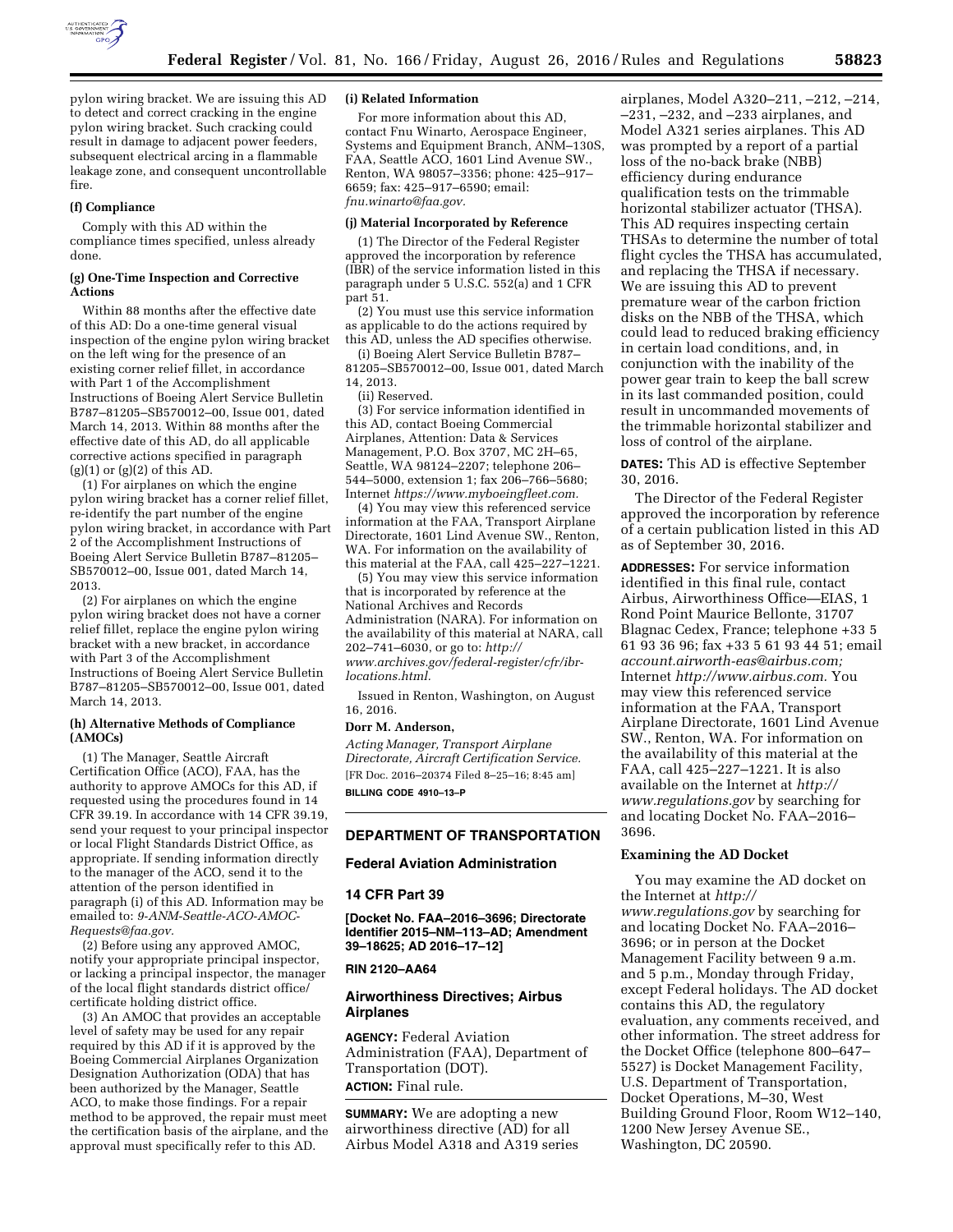## **FOR FURTHER INFORMATION CONTACT:**

Sanjay Ralhan, Aerospace Engineer, International Branch, ANM–116, Transport Airplane Directorate, FAA, 1601 Lind Avenue SW., Renton, WA 98057–3356; telephone 425–227–1405; fax 425–227–1149.

## **SUPPLEMENTARY INFORMATION:**

## **Discussion**

We issued a notice of proposed rulemaking (NPRM) to amend 14 CFR part 39 by adding an AD that would apply to all Airbus Model A318 and A319 series airplanes, Model A320–211, –212, –214, –231, –232, and –233 airplanes, and Model A321 series airplanes. The NPRM published in the **Federal Register** on February 17, 2016 (81 FR 8023) (''the NPRM'').

The European Aviation Safety Agency (EASA), which is the Technical Agent for the Member States of the European Union, has issued EASA Airworthiness Directive 2015–0080, dated May 7, 2015 (referred to after this as the Mandatory Continuing Airworthiness Information, or ''the MCAI''), to correct an unsafe condition for all Airbus Model A318 and A319 series airplanes, Model A320– 211, –212, –214, –231, –232, and –233 airplanes, and Model A321 series airplanes. The MCAI states:

During endurance qualification tests on A380 Trimmable Horizontal Stabilizer Actuator (THSA), a partial loss of the no-back brake (NBB) efficiency was experienced. Investigation results concluded that this particular malfunction was due to an ageing/ endurance issue of the surfaces of the NBB carbon friction disks, leading to a partial loss of braking efficiency in some specific aerodynamic load conditions.

Due to design similarity on A320 family fleet, the same tests were initiated by the THSA manufacturer on certain SA [singleaisle] type THSA, sampled from the field. Subject tests confirmed that THSA Part Number (P/N) 47145 series, as installed on A320 family aeroplanes, are also affected by this partial loss of NBB efficiency.

This condition, if not detected and corrected, and in conjunction with the power gear train not able to keep the ball screw in its last commanded position, could lead to an uncommanded movement of the THS, possibly resulting in loss of control of the aeroplane.

For the reasons described above, this [EASA] AD requires [inspecting certain THSAs to determine the number of total flight cycles the THSA has accumulated and replacing THSAs having certain total flight cycles] . . . .

You may examine the MCAI in the AD docket on the Internet at *[http://](http://www.regulations.gov) [www.regulations.gov](http://www.regulations.gov)* by searching for and locating Docket No. FAA–2016– 3696.

### **Comments**

We gave the public the opportunity to participate in developing this AD. The following presents the comments received on the NPRM and the FAA's response to each comment.

## **Request To Refer to the Latest Service Information**

Airbus requested that we refer to the latest service information: Airbus Service Bulletin A320–27–1242, Revision 01, dated February 4, 2016 (we referred to Airbus Service Bulletin A320–27–1242, dated February 9, 2015, as the appropriate source of service information for accomplishing the replacement specified in the NPRM). Airbus also requested that we provide credit for previous actions done per Airbus Service Bulletin A320–27–1242, dated February 9, 2015.

We agree with the request to refer to the latest service information. Airbus Service Bulletin A320–27–1242, Revision 01, dated February 4, 2016, includes updated information and specifies that no additional work is necessary for airplanes modified by the previous issue. We have revised paragraphs (h)(1) and (h)(2) of this AD to refer to Airbus Service Bulletin A320–27–1242, Revision 01, dated February 4, 2016. We have also added new paragraph (k) to this AD (and redesignated subsequent paragraphs accordingly) to provide credit for actions done as specified in Airbus Service Bulletin A320–27–1242, dated February 9, 2015.

## **Request To Extend the Compliance Times**

United Airlines (UAL) requested that we extend the compliance times proposed in the NPRM. UAL stated that U.S. operators receive less time to prepare and plan compared to their counterparts in Europe who follow EASA AD 2015–0080, dated May 7, 2015. UAL noted that the large amount of THSAs that need to be replaced will cause cancellations, spare shortages, and interruptions to its operation. UAL recommended a later compliance time than proposed in paragraph (g)(2) of the proposed AD.

We disagree with the request to extend the compliance time. UAL did not provide data to substantiate that an extension to the compliance time will provide an acceptable level of safety. We determine AD compliance times primarily on our assessment of the safety risk. Some safety issues are more time-sensitive than others, so we consider the overall risk to the fleet, including the severity of the failure and the likelihood of the failure's occurrence.

We and our colleagues in the foreign civil airworthiness authorities (in this case, EASA) work closely with manufacturers to ensure that all appropriate actions are taken at appropriate times to mitigate risks to the fleet and address identified unsafe conditions. In addition, U.S. operators have the same opportunity as their European counterparts to prepare and plan by reviewing and providing comments to EASA's proposed airworthiness directives (PADs). An EASA PAD is a rulemaking document similar to the FAA's NPRM. In most cases, the FAA follows the intent of the AD issued by the state of design; therefore, we encourage U.S. operators to provide feedback to EASA PADs, which are accessible at the following link: *[http://ad.easa.europa.eu.](http://ad.easa.europa.eu)* 

For this AD, we determined that accomplishing the replacements before specific dates, as stated in the MCAI, are necessary in order to address the identified unsafe condition in a timely manner. Therefore, we have not changed this AD in this regard. However, under the provisions of paragraph (l)(1) of this AD, we may approve requests for adjustments to the compliance time if data are submitted to substantiate that such an adjustment would provide an acceptable level of safety.

## **Request To Remove Replacement Requirement**

UAL requested that we remove the replacement requirement specified by paragraph (h)(2) of the proposed AD. UAL stated that the requirements in paragraphs  $(h)(1)$  and  $(h)(2)$  of the proposed AD are contradictory. UAL noted that operators will not be able to predict the future number of flight cycles. UAL stated, as an example, that a THSA having accumulated 38,000 total flight cycles on the effective date would be out of compliance with paragraph (h)(2) of the proposed AD when the AD becomes effective, since the THSA has exceeded 36,000 total flight cycles.

We disagree with the request to remove paragraph (h)(2) of this AD. However, we do find it necessary to clarify the requirements. After accomplishing each inspection required by paragraph (g) of this AD, operators must comply with paragraph (h)(1) of this AD, which mandates the first requirement for THSA replacement after each inspection of the THSAs if any part number 47145–(XXX) is found and the THSA has exceeded the corresponding flight-cycle limits specified in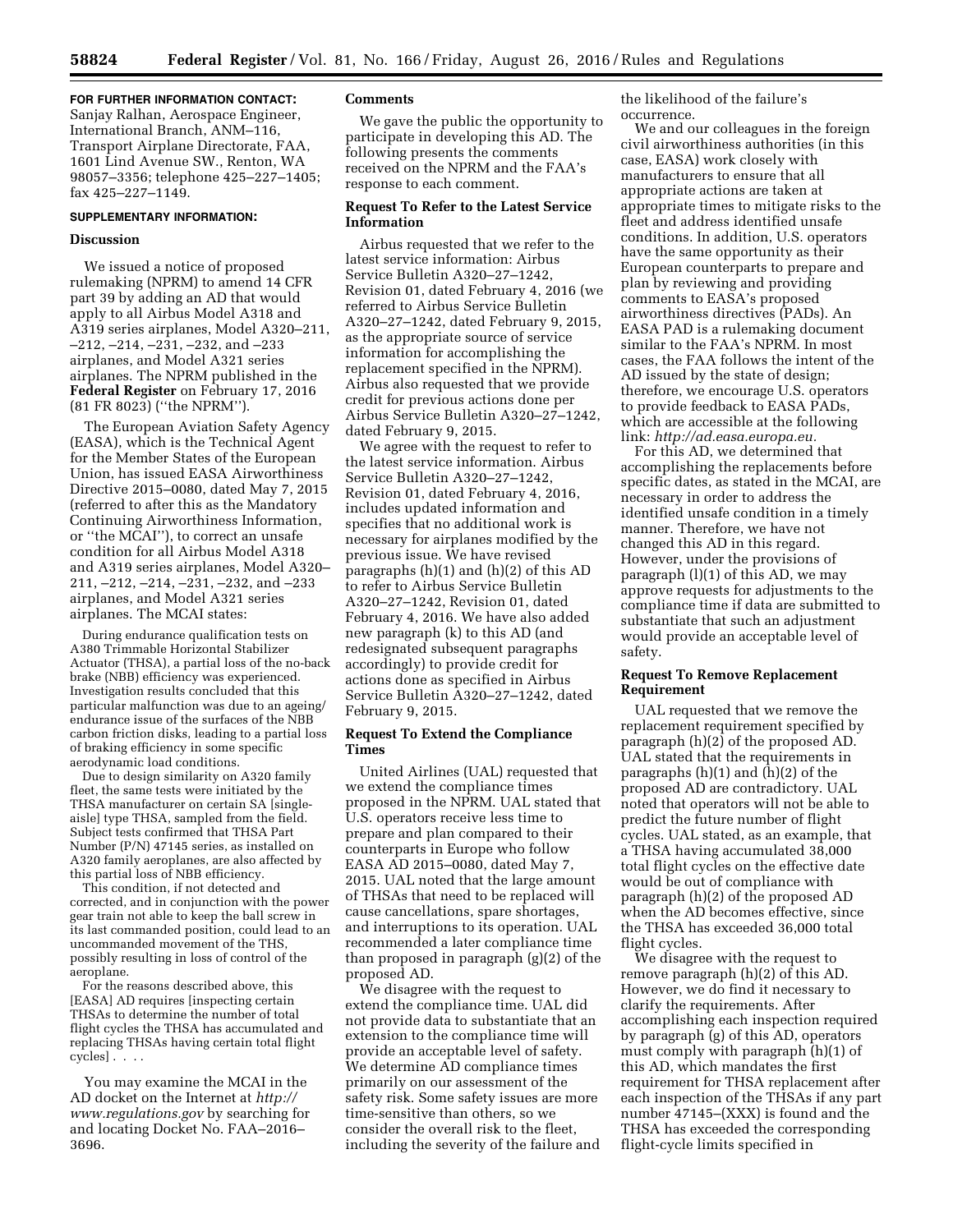paragraphs (g)(1) through (g)(5) of this AD.

Paragraph (h)(2) of this AD establishes the life limit of the THSA as of each date specified in paragraphs (g)(1) through (g)(5) of this AD and mandates replacement before the corresponding flight-cycle limit. The flight-cycle limit varies on each date specified in paragraphs (g)(1) through (g)(5) of this AD. Paragraphs (h)(1) and (h)(2) of this AD are separate requirements that do not conflict.

For example, if the THSA has accumulated 38,000 total flight cycles as of the effective date of this AD, then paragraph (h)(1) of this AD does not require replacement immediately (on the effective date of this AD) since the THSA has fewer than 40,000 total flight cycles (which is the flight-cycle limit specified in paragraph (g)(1) of this AD). That THSA would be subject to the compliance time of paragraph (h)(2) of this AD, which requires that, as of the effective date of this AD, the THSA must be replaced before exceeding 40,000 total flight cycles until the next inspection is done before December 31, 2016. The new flight-cycle limit as of that date is 36,000 total flight cycles (which is the flight-cycle limit specified in paragraph (g)(2) of this AD).

Each U.S. operator has unique fleet utilization data that can assist in predicting the number of flight cycles accumulated on the THSA and therefore can estimate when a THSA must be replaced. However, under the provisions of paragraph (l)(1) of this AD, we may approve requests for adjustments to the compliance time for replacing the THSA if data are submitted to substantiate that such an adjustment would provide an acceptable level of safety. We have not changed this AD in this regard.

## **Change to Paragraph (j) of This AD**

We made minor changes to the language in paragraph (j) of this AD to clarify the parts installation limitation.

### **Conclusion**

We reviewed the relevant data, considered the comments received, and determined that air safety and the public interest require adopting this AD with the changes described previously and minor editorial changes. We have determined that these minor changes:

• Are consistent with the intent that was proposed in the NPRM for correcting the unsafe condition; and

• Do not add any additional burden upon the public than was already proposed in the NPRM.

We also determined that these changes will not increase the economic burden on any operator or increase the scope of this AD.

## **Related Service Information Under 1 CFR Part 51**

We reviewed Airbus Service Bulletin A320–27–1242, Revision 01, dated February 4, 2016. The service information describes procedures for replacing the THSA with a serviceable THSA. This service information is reasonably available because the interested parties have access to it through their normal course of business or by the means identified in the **ADDRESSES** section.

#### **Costs of Compliance**

We estimate that this AD affects 959 airplanes of U.S. registry.

We also estimate that it would take about 1 work-hour per product to comply with the basic requirements of this AD. The average labor rate is \$85 per work-hour. Based on these figures, we estimate the cost of this AD on U.S. operators to be \$81,515, or \$85 per product.

In addition, we estimate that any necessary follow-on actions would take about 21 work-hours and require parts costing \$26,500, for a cost of \$28,285 per product. We have no way of determining the number of aircraft that might need this action.

### **Authority for This Rulemaking**

Title 49 of the United States Code specifies the FAA's authority to issue rules on aviation safety. Subtitle I, section 106, describes the authority of the FAA Administrator. ''Subtitle VII: Aviation Programs,'' describes in more detail the scope of the Agency's authority.

We are issuing this rulemaking under the authority described in ''Subtitle VII, Part A, Subpart III, Section 44701: General requirements.'' Under that section, Congress charges the FAA with promoting safe flight of civil aircraft in air commerce by prescribing regulations for practices, methods, and procedures the Administrator finds necessary for safety in air commerce. This regulation is within the scope of that authority because it addresses an unsafe condition that is likely to exist or develop on products identified in this rulemaking action.

### **Regulatory Findings**

We determined that this AD will not have federalism implications under Executive Order 13132. This AD will not have a substantial direct effect on the States, on the relationship between the national government and the States, or on the distribution of power and

responsibilities among the various levels of government.

For the reasons discussed above, I certify that this AD:

1. Is not a ''significant regulatory action'' under Executive Order 12866;

2. Is not a ''significant rule'' under the DOT Regulatory Policies and Procedures (44 FR 11034, February 26, 1979);

3. Will not affect intrastate aviation in Alaska; and

4. Will not have a significant economic impact, positive or negative, on a substantial number of small entities under the criteria of the Regulatory Flexibility Act.

## **List of Subjects in 14 CFR Part 39**

Air transportation, Aircraft, Aviation safety, Incorporation by reference, Safety.

## **Adoption of the Amendment**

Accordingly, under the authority delegated to me by the Administrator, the FAA amends 14 CFR part 39 as follows:

# **PART 39—AIRWORTHINESS DIRECTIVES**

■ 1. The authority citation for part 39 continues to read as follows:

**Authority:** 49 U.S.C. 106(g), 40113, 44701.

### **§ 39.13 [Amended]**

■ 2. The FAA amends § 39.13 by adding the following new airworthiness directive (AD):

**2016–17–12 Airbus:** Amendment 39–18625; Docket No. FAA–2016–3696; Directorate Identifier 2015–NM–113–AD.

#### **(a) Effective Date**

This AD is effective September 30, 2016.

**(b) Affected ADs** 

#### None.

#### **(c) Applicability**

This AD applies to Airbus airplanes, certificated in any category, identified in paragraphs  $(c)(1)$ ,  $(c)(2)$ ,  $(c)(3)$ , and  $(c)(4)$  of this AD, all manufacturer serial numbers.

(1) Model A318–111, –112, –121, and –122 airplanes.

- (2) Model A319–111, –112, –113, –114,
- –115, –131, –132, and –133 airplanes. (3) Model A320–211, –212, –214, –231,
- –232, and –233 airplanes.
- (4) Model A321–111, –112, –131, –211,
- –212, –213, –231, and –232 airplanes.

#### **(d) Subject**

Air Transport Association (ATA) of America Code 27, Flight Controls.

#### **(e) Reason**

This AD was prompted by a report of a partial loss of the no-back brake (NBB) efficiency during endurance qualification tests on the trimmable horizontal stabilizer